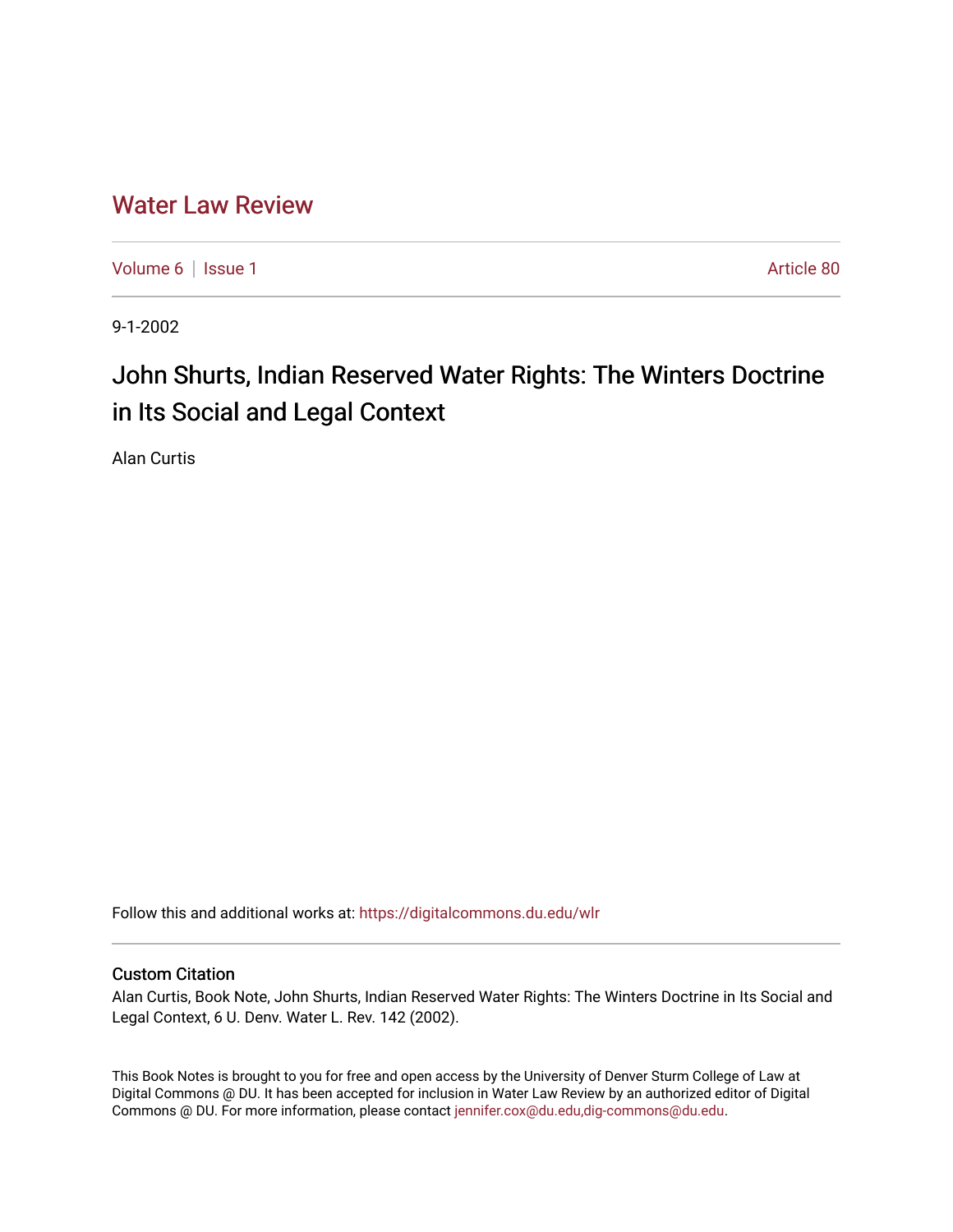## **BOOK NOTES**

**JOHN SHURTS, INDIAN RESERVED WATER RIGHTS: THE WINTERS DOCTRINE IN ITS SOCIAL AND LEGAL CONTEXT, 1880s-1930s,** University of Oklahoma Press, Norman, Okla. (2000); 333pp; \$39.95; ISBN 0-8061-3210-8, hardcover.

*Indian Reserved Water Rights* details the emergence of the *Winters* Doctrine in the context of Indian law and western water law in the early twentieth century. Shurts suggests the prior appropriation system worked to the disadvantage of many non-Indian settlers and farmers, as vested water rights interfered with attempts of junior appropriators to irrigate and develop arid western lands. *Winters* recognition of reserved water rights on federal Indian lands based on the date of reservation effectively divested many senior water rights. As a result, the reserved water rights doctrine provided a means of developing both Indian and non-Indian lands where water was scarce or entirely unavailable under the prior appropriation regime.

Chapter One provides the historical and geographical context for the *Winters* litigation. Shurts contends Montana's Milk River was overappropriated by the late 1800s. During a drought in 1905, public-land settlers diverted the entire flow of the Milk River above Fort Belknap Indian Reservation ("Reservation"). The United States brought suit to protect then inchoate water rights on the Reservation. The *Winters* court reserved a significant portion of the Milk River's natural flow for the Reservation. Shurts argues non-Indian control of irrigable Indian lands and downstream non-Indian parcels raises the issue of whether the non-Indian farmers and ranchers were actually the intended beneficiaries of water made available under the reserved rights doctrine.

Chapter Two outlines the legal context of *Winters.* Although the priority system dominated the West, Shurts points out numerous examples of settlers, miners, lawyers and politicians who actively denounced the priority system as allowing unfair, private monopolization of a vital and limited resource. Many believed a riparian system would allow for more comprehensive and coordinated development of western water resources. Shurts argues that by 1905, Montana applied the riparian doctrine in administering water rights on federal and tribal lands within the state. Further, federal and Montana State court decisions recognized federal law as creating federal water rights on federal lands. Finally, Indian treaty rights provided an additional means of asserting water rights outside the prior appropriation system. Thus, Shurts concludes the *Winters* decision was not a legal anomaly, but a logical outgrowth of legal and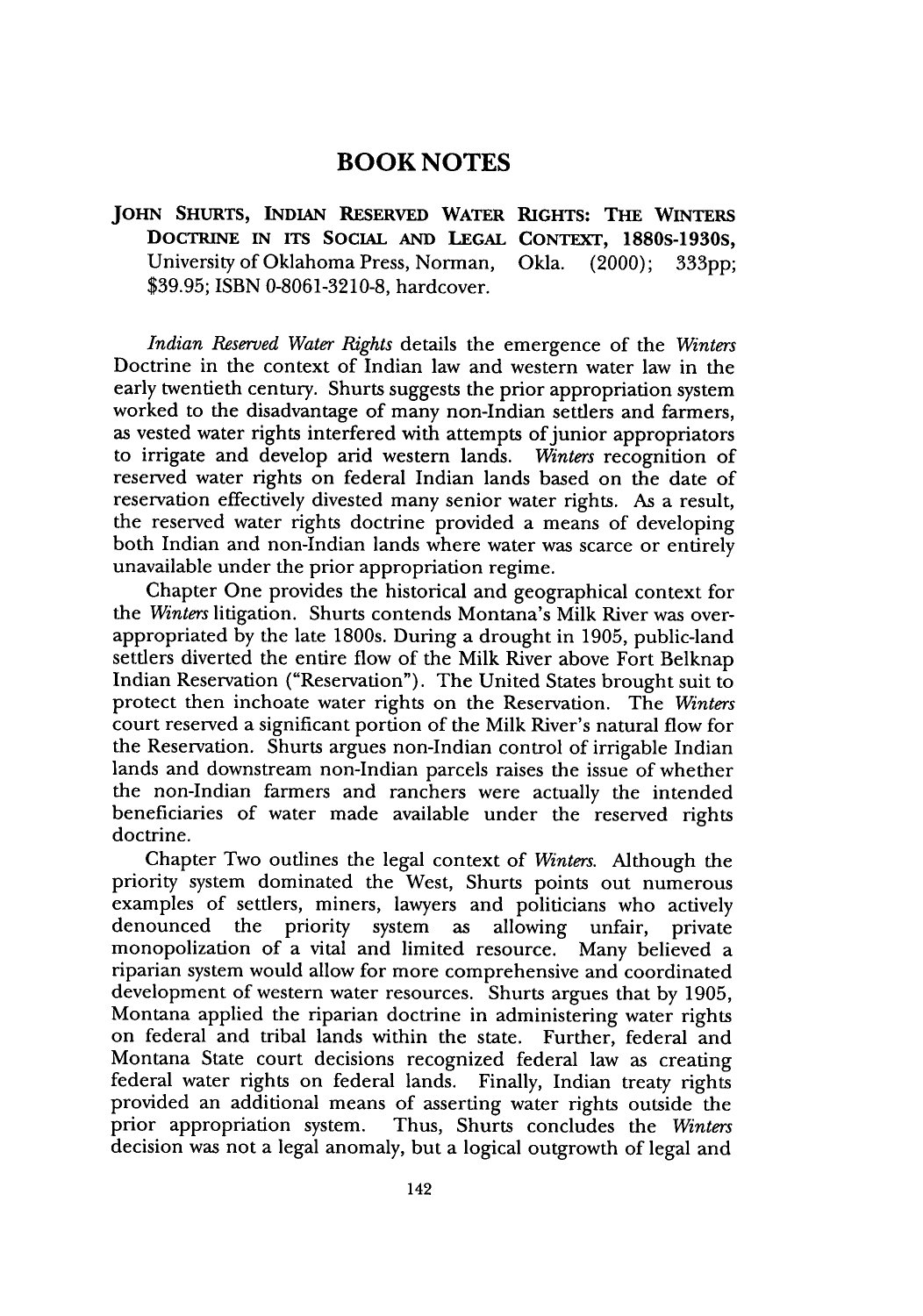social contexts surrounding the litigation.

Chapter Three examines initial reaction in Montana to the *Winters* decision through newspaper accounts and other contemporary documents. Shurts contends only farmers upstream from Fort Belknap were actually alarmed by the courts recognition of the United States' reserved water right in Milk River. Towns along and below the Reservation saw *Winters* as an opportunity, because it required upstream users to leave most of the Milk River's natural flow for Indian land irrigation, benefiting Indian and non-Indian farmers alike. In addition, the Reservation would require a facility to store and deliver the river's floodwaters to irrigable Reservation lands, thus providing a constant water supply to the entire area. Shurts concludes that the majority of Milk River water users stood to gain from *Winters* recognition of a reserved right for the Reservation. As a result, towns in the lower valley never opposed the initial government lawsuit or any subsequent *Winters* litigation.

Chapter Four follows the *Winters* decision through federal court of appeals, arguing the legal theory behind the *Winters* doctrine was virtually unrecognized by any federal government agency. While the original government complaint in *Winters* emphasized riparian federal and treaty rights on the Reservation, ignoring prior appropriation claims, the 1902 Reclamation Act and development of the West turned on rejection of riparian doctrine. Further, the United States was enmeshed in *Colorado v. Kansas,* claiming the riparian doctrine did not apply in western states. Shurts argues this illustrates how complicated local and national issues often overshadow Indian water rights claims in federal litigation.

Chapter Five returns to the Milk River Valley after the court of appeals affirmed the *Winters* decision. Shurts points out the newly recognized reserved rights were widely understood as flexible based on irrigable reservation acreage, not only by the court and the federal government, but by local newspapers as well. Shurts contends the real problem with the *Winters* decision was one of implementation rather than interpretation, detailing numerous conflicts over how to quantify the reserved rights claims. Efforts to expand the right included a proposal by a sugar company to lease Indian lands for cultivation of sugar beets. Conversely, appropriators enjoined by the *Winters* decision attempted unsuccessfully to curtail reserved water rights by severing irrigable lands from the Reservation by an Act of Congress.

Chapter Six considers the *Winters* doctrine as part of the federal allotment program, attempting to quantify reserved rights for individual Indian farmers, thereby extinguishing tribal rights to reserved waters. Shurts focuses on the Blackfeet Reservation Allotment Legislation of 1906, arguing the legislation attempted to turn Indians into small-tract farmers, by effectively using federal reclamation water based on priority under state law. Shurts contends these legislative acts basically nullified federal Indian reserved rights, converting them into appropriative state water rights.

Chapter Seven looks at the United States Supreme Court's decision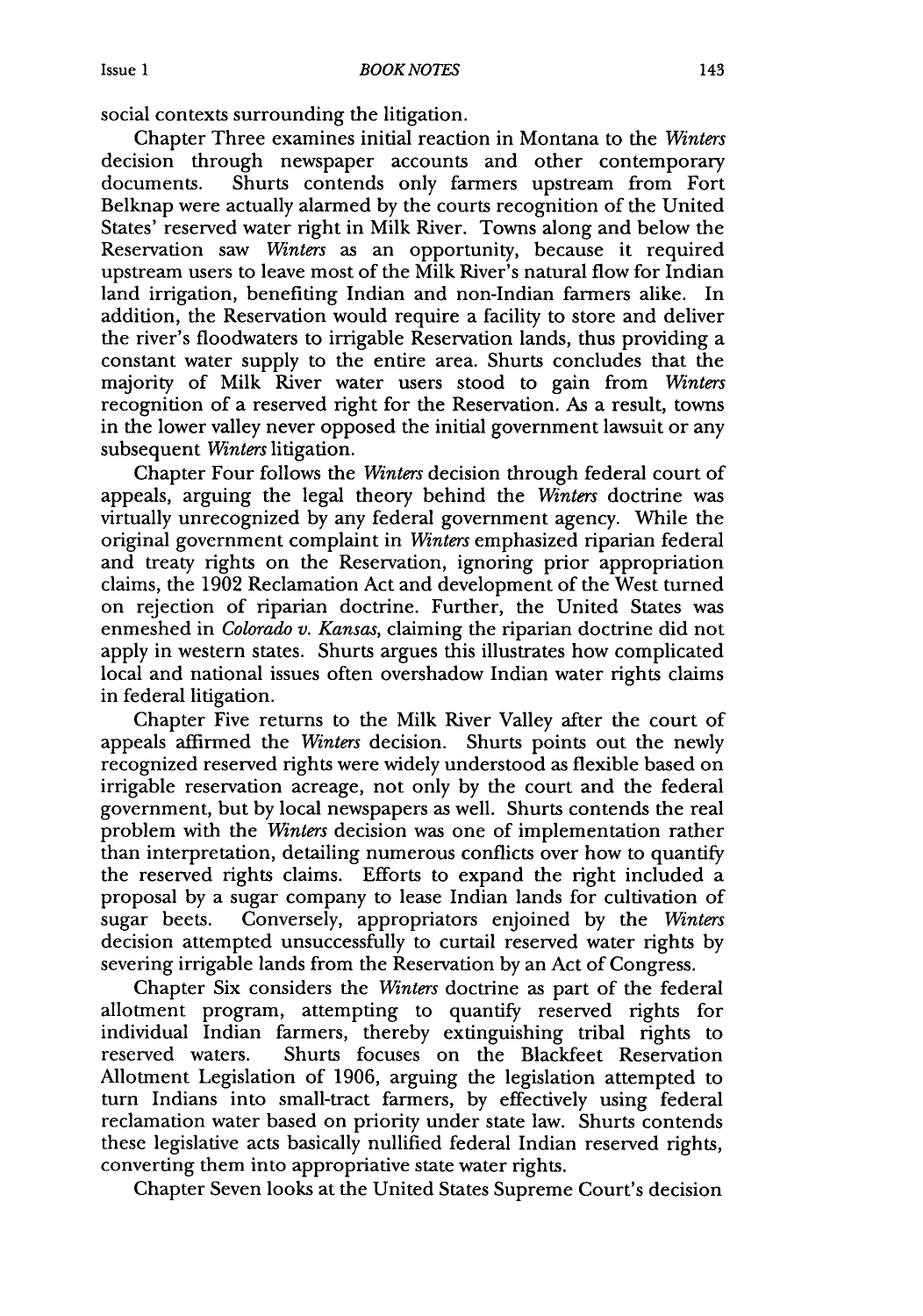in *Winters.* Shurts finds the opinion did nothing to explain whether a reserved right inhered in the federal government, the Indian tribe, or both. Further, the decision failed to provide any basis for quantifying reserved water rights claims. In the Milk River Valley, the decision did nothing to alter the ongoing battle between upper Milk River appropriators and Indian and non-Indian landowners in the lower Valley. In a larger legal context, Shurts suggests ambiguities in the opinion provided ample grounds for misunderstanding and misinterpretation, allowing proponents of the prior appropriation doctrine to question the validity and legal implications of *Winters* for decades.

Chapter Eight examines the diverse approaches to water allocation in the West that made the *Winters* decision possible. Delving into the backgrounds of the lawyers and judges involved in shaping the *Winters* doctrine, Shurts concludes prior appropriation was understood as one means among many for allocating scarce western water resources. *Winters* provided flexibility to develop land interests and further governmental policies outside constraints of the priority system, consonant with contemporary understanding of the role of water allocation systems in developing the West.

Chapter Nine explores how the *Winters* doctrine fared in the years following the Milk River litigation, looking at federal attempts to perfect Indian water rights on the Uintah reservation in eastern Utah from the late 1800s to 1914. Shurts argues the government failed to capitalize on the potential of *Winters,* abandoning the reserved right doctrine, and making a series of largely unsuccessful attempts to perfect Indian water rights under Utah's prior appropriation system. By 1911, the federal government concluded there was little chance of attaining sufficient water rights to allow development of Indian lands on the Uintah Reservation under Utah state law, and looked to the *Winters* doctrine as a possible solution.

Chapter Ten explains the reemergence of *Winters* after 1914 as part of an ongoing federal attempt to pursue Indian water rights outside of state appropriative regimes. Shurts suggests the absence of reserved rights lawsuits by the federal government following the *Winters* decision failed to flesh out the legal contours of reserved rights doctrine. Thus, issues related to Indian water rights were addressed neither by Congress nor the courts for nearly a decade following *Winters.* Shurts details a series of water disputes on reservation lands that prompted the Department of Interior and other federal agencies to push for national legislation recognizing Indian water rights. By 1913, the Indian Office initiated Indian water rights lawsuits in virtually every western state under the reserved rights doctrine. In addition, the Department of Justice began to consider the broader implications of *Winters* in obtaining water for acquiring water for Reclamation projects and other federal purposes.

Chapter Eleven returns to the Uintah Reservation to explore how the nationwide reassessment of *Winters* focused Indian water rights litigation in Utah on the issue of federal reserved rights. Shurts